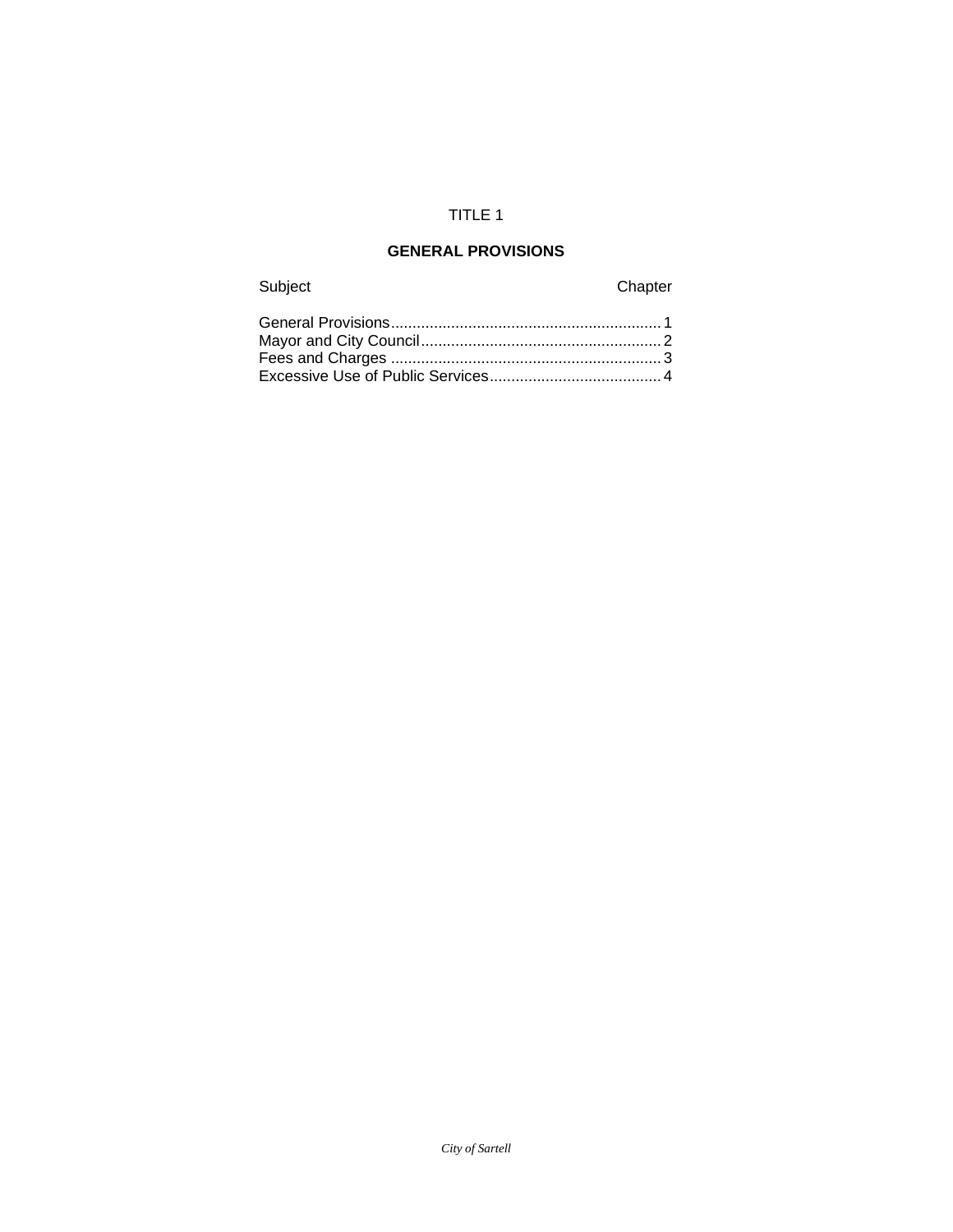#### **GENERAL PROVISIONS**

#### SECTION:

- 1-1-1: Title of Code
- 1-1-2: Rules of Interpretation
- 1-1-3: Application to Future Ordinances
- Captions
- 1-1-5: Definitions
- 1-1-6: Severability
- 1-1-7: Reference to Other Sections
- 1-1-8: Reference to Offices
- 1-1-9: Errors and Omissions
- 1-1-10: Official Time
- 1-1-11: Ordinances Repealed
- 1-1-12: Ordinances Unaffected
- 1-1-13: Effective Date of Ordinances<br>1-1-14: Repeal or Modification of Orc
- 1-1-14: Repeal or Modification of Ordinance<br>1-1-15: Ordinances which Amend or Supple
- Ordinances which Amend or Supplement Code
- 1-1-16: Preservation of Penalties, Offenses, Rights and Liabilities
- 1-1-17: Copies of Code
- Adoption of Statutes and Rules by Reference
- 1-1-19: Penalty Provisions

#### 1-1-1: **TITLE OF CODE**

- A. All ordinances of a permanent and general nature of the city, as revised, codified, rearranged, renumbered, and consolidated into component codes, titles, chapters, and sections, shall be known and designated as the "city code," for which designation "code of ordinances," "codified ordinances" or "code" may be substituted. Code title, chapter, and section headings do not constitute any part of the law as contained in the code.
- B. All references to codes, titles, chapters, and sections are to the components of the code unless otherwise specified. Any component code may be referred to and cited by its name, such as the "Traffic Code." Sections may be referred to and cited by the designated number, such as "1-1-1."

# 1-1-2: **RULES OF INTERPRETATION**

- A. *Generally.* Unless otherwise provided herein, or by law or implication required, the same rules of construction, definition, and application shall govern the interpretation of this code as those governing the interpretation of state law.
- B. *Specific Rules of Interpretation.* The construction of all ordinances of this city shall be by the following rules, unless that construction is plainly repugnant to the intent of the legislative body or of the context of the same ordinance:
	- 1. *AND or OR.* Either conjunction shall include the other as if written "and/or," whenever the context requires.
	- 2. *Acts by Assistants.* When a statute, code provision or ordinance requires an act to be done which, by law, an agent or deputy as well may do as the principal, that requisition shall be satisfied by the performance of the act by an authorized agent or deputy.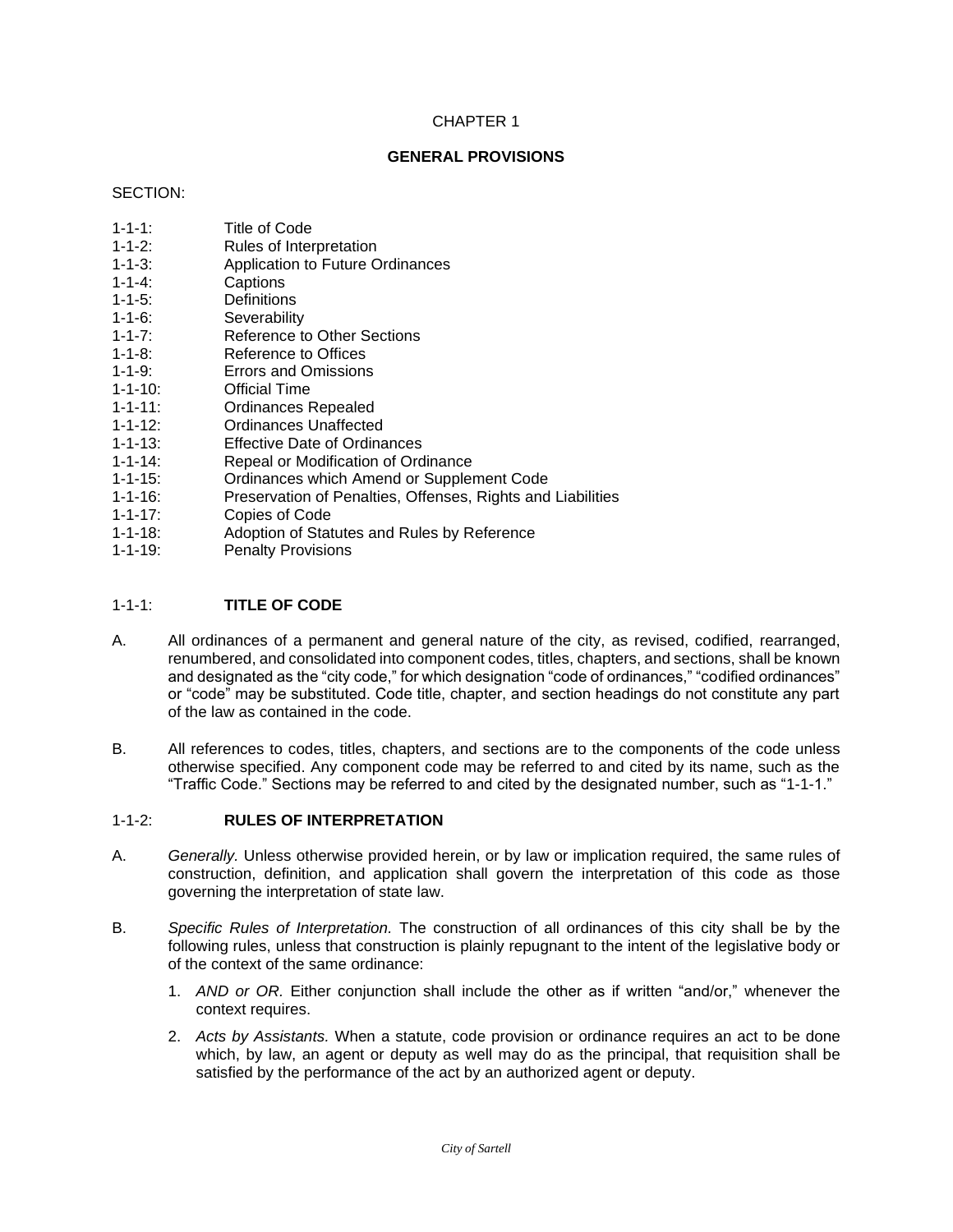- 3. *Gender; Singular and Plural; Tenses.* Words denoting the masculine gender shall be deemed to include the feminine and neuter genders; words in the singular shall include the plural, and words in the plural shall include the singular; the use of a verb in the present tense shall include the future, if applicable.
- 4. *General Term.* A general term following specific enumeration of terms is not to be limited to the class enumerated unless expressly so limited.

# 1-1-3: **APPLICATION TO FUTURE ORDINANCES**

All provisions of Title I compatible with future legislation shall apply to ordinances hereafter adopted which amend or supplement this code unless otherwise specifically provided.

#### 1-1-4: **CAPTIONS**

Headings and captions used in this code other than the title, chapter, and section numbers are employed for reference purposes only and shall not be deemed a part of the text of any section.

#### 1-1-5: **DEFINITIONS**

- A. *General Rule.* Words and phrases shall be taken in their plain, or ordinary and usual sense. However, technical words and phrases having a peculiar and appropriate meaning in law shall be understood according to their technical import.
- B. *Definitions.* For the purpose of this code, the following definitions shall apply unless the context clearly indicates or requires a different meaning:

*CITY.* The area within the corporate boundaries of the City of Sartell as presently established or as amended by ordinance, annexation or other legal actions at a future time. The term *CITY* when used in this code may also be used to refer to the City Council and its authorized representatives.

*CODE, THIS CODE* or *THIS CODE OF ORDINANCES.* This city code as modified by amendment, revision, and adoption of new titles, chapters, or sections.

*COUNTY.* Benton and/or Stearns County, Minnesota.

**MAY.** The act referred to is permissive.

**PERSON.** Extends to and includes an individual, person, persons, firm, corporation, partnership, trustee, lessee, or receiver. Whenever used in any clause prescribing and imposing a penalty, the terms *PERSON*  or *WHOEVER* as applied to any unincorporated entity shall mean the partners or members thereof, and as applied to corporations, the officers or agents thereof.

*PRECEDING* or *FOLLOWING.* Next before or next after, respectively.

**SECTION.** A division of a chapter, designated in this code by a heading in the chapter analysis and a capitalized heading in the body of the chapter, setting apart subsections related by the subject matter of the heading. Not all chapters have subsections.

*SHALL.* The act referred to is mandatory.

**STATE.** The State of Minnesota.

1-1-6: **SEVERABILITY**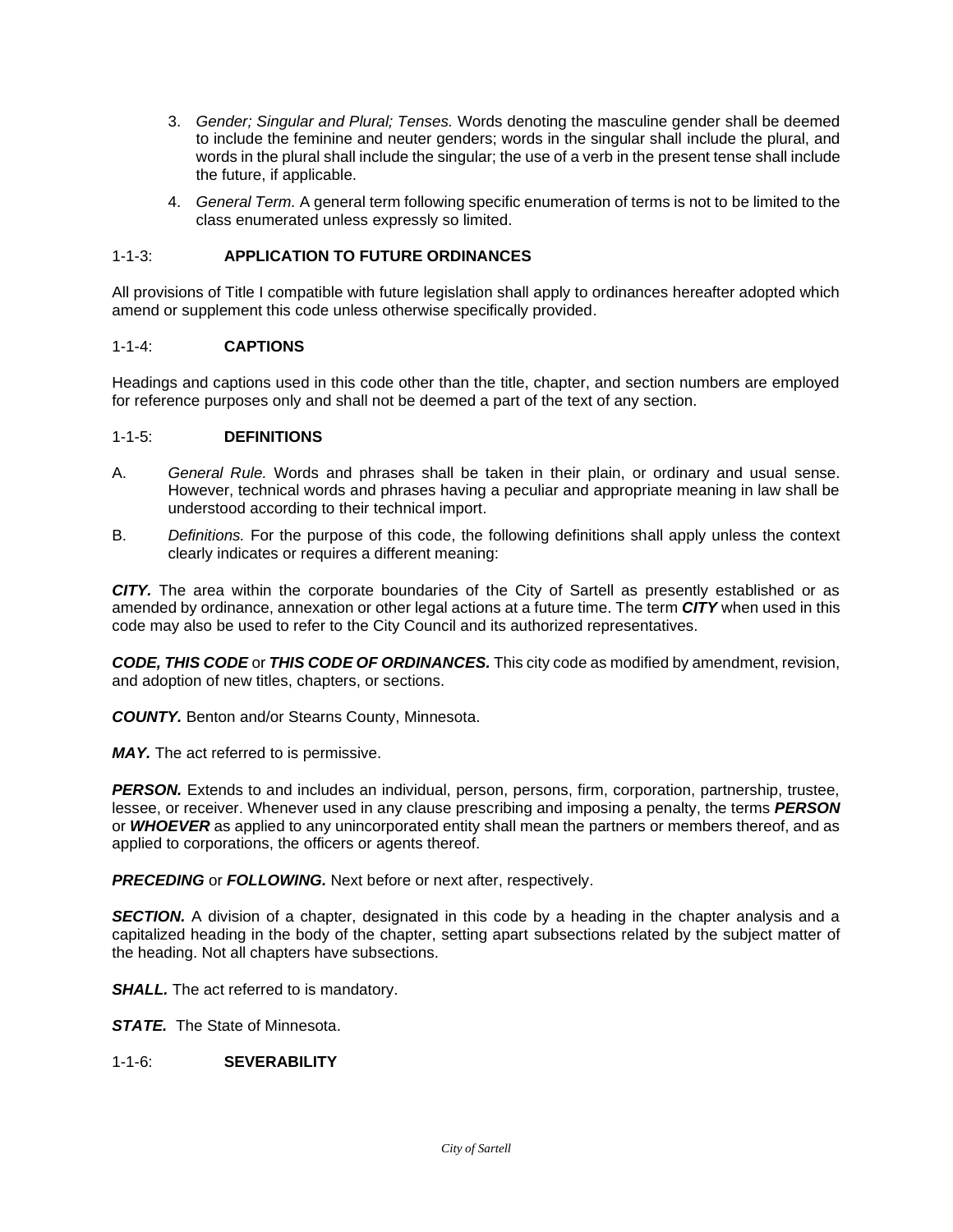If any provision of this code as now or later amended or its application to any person or circumstance is held invalid, the invalidity does not affect other provisions that can be given effect without the invalid provision or application.

# 1-1-7: **REFERENCE TO OTHER SECTIONS**

Whenever in one section reference is made to another section hereof, that reference shall extend and apply to the section referred to as subsequently amended, revised, re-codified, or renumbered unless the subject matter is changed or materially altered by the amendment or revision.

## 1-1-8: **REFERENCE TO OFFICES**

Reference to a public office or officer shall be deemed to apply to any office, officer, or employee of this city exercising the powers, duties, or functions contemplated in the provision, irrespective of any transfer of functions or change in the official title of the functionary.

#### 1-1-9: **ERRORS AND OMISSIONS**

In integrating ordinances into the Code, the City Administrator, in cooperation with the City Attorney, may correct obvious grammatical, punctuation and spelling errors; change reference numbers to conform with sections, substitute dates for the words "the effective date of this ordinance", and perform like actions to ensure a uniform code of ordinances without altering the meaning of the ordinances enacted.

#### 1-1-10: **OFFICIAL TIME**

The official time, as established by applicable state and federal laws, shall be the official time within this city for the transaction of all city business.

#### 1-1-11: **ORDINANCES REPEALED**

This code, from and after its effective date, shall contain all of the provisions of a general nature pertaining to the subjects herein enumerated and embraced. All prior ordinances pertaining to the subjects treated by this code shall be deemed repealed from and after the effective date of this code.

#### 1-1-12: **ORDINANCES UNAFFECTED**

All ordinances of a temporary or special nature and all other ordinances pertaining to subjects not embraced in this code shall remain in full force and effect unless herein repealed expressly or by necessary implication.

# 1-1-13: **EFFECTIVE DATE OF ORDINANCES**

All ordinances passed by the legislative body requiring publication shall take effect from and after the due publication thereof, unless otherwise expressly provided.

#### 1-1-14: **REPEAL OR MODIFICATION OF ORDINANCE**

- A. Whenever any ordinance or part of an ordinance shall be repealed or modified by a subsequent ordinance, the ordinance or part of an ordinance thus repealed or modified shall continue in force until the publication of the ordinance repealing or modifying it when publication is required to give effect to it, unless otherwise expressly provided.
- B. No suit, proceedings, right, fine, forfeiture, or penalty instituted, created, given, secured, or accrued under any ordinance previous to its repeal shall in any way be affected, released, or discharged,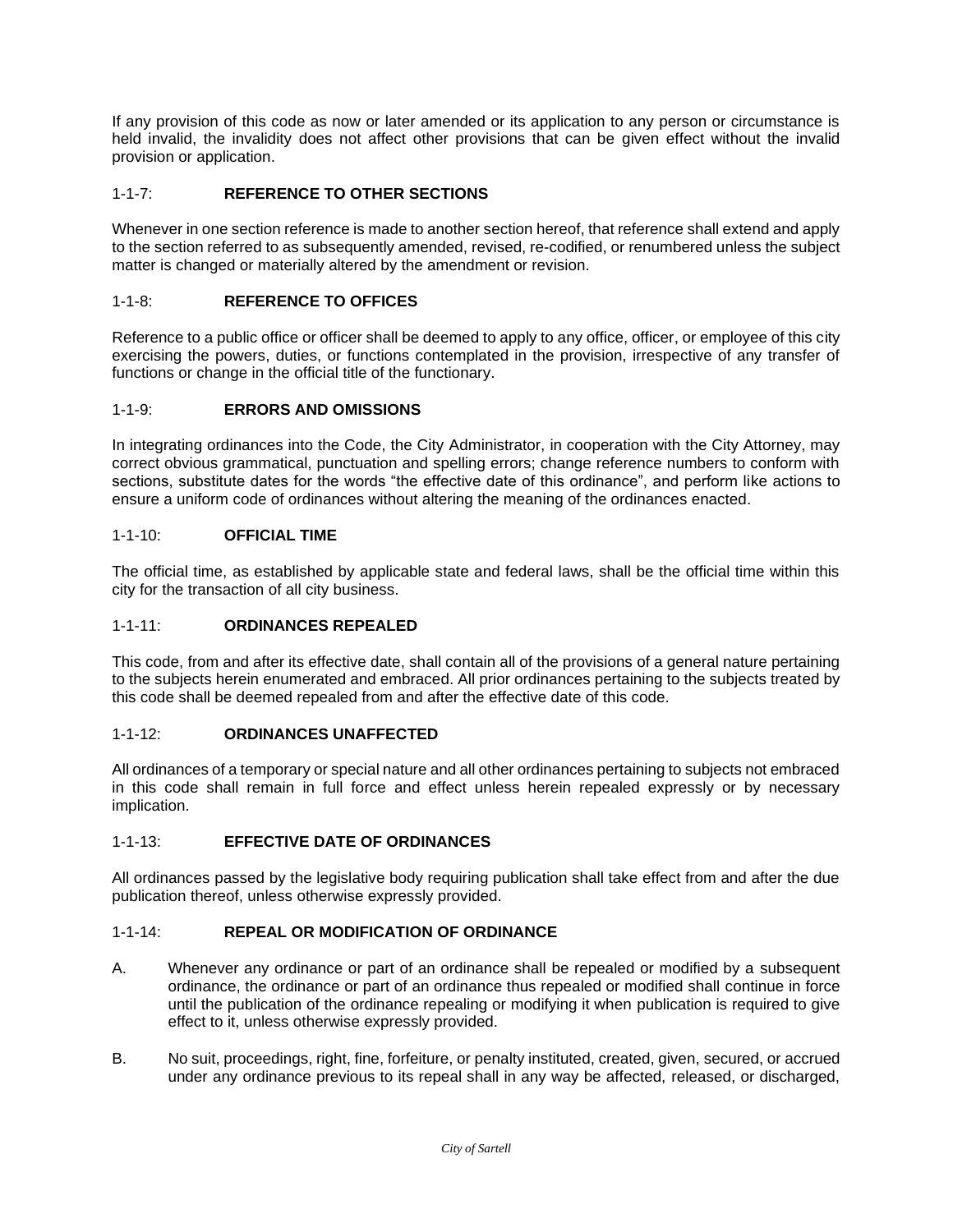but may be prosecuted, enjoyed, and recovered as fully as if the ordinance had continued in force unless it is otherwise expressly provided.

C. When any ordinance repealing a former ordinance, clause, or provision shall be itself repealed, the repeal shall not be construed to revive the former ordinance, clause, or provision, unless it is expressly provided.

# 1-1-15: **ORDINANCES WHICH AMEND OR SUPPLEMENT CODE**

- A. If the City Council shall desire to amend any existing title, chapter or section of this code, the title, chapter or section shall be specifically repealed and a new title, chapter or section, containing the desired amendment, substituted in its place.
- B. Any ordinance which is proposed to add to the existing code a new title, chapter or section shall indicate, with reference to the arrangement of this code, the proper number of the title, chapter or section. In addition to this indication as may appear in the text of the proposed ordinance, a caption or title shall be shown in concise form above the ordinance.

# 1-1-16: **PRESERVATION OF PENALTIES, OFFENSES, RIGHTS AND LIABILITIES**

All offenses committed under laws in force prior to the effective date of this code shall be prosecuted and remain punishable as provided by those laws. This code does not affect any rights or liabilities accrued, penalties incurred, or proceedings begun prior to the effective date of this code. The liabilities, proceedings and rights are continued; punishments, penalties, or forfeitures shall be enforced and imposed as if this code had not been enacted. In particular, any agreement granting permission to utilize highway right-ofways, contracts entered into or franchises granted, the acceptance, establishment or vacation of any highway, and the election of corporate officers shall remain valid in all respects, as if this code had not been enacted.

# 1-1-17: **COPIES OF CODE**

The official copy of this code shall be kept in the office of the City Clerk for public inspection. The Clerk shall provide a copy for sale for a reasonable charge.

# 1-1-18: **ADOPTION OF STATUTES AND RULES BY REFERENCE**

It is the intention of the City Council that, when adopting this City Code, all future amendments to any state or federal rules and statutes adopted by reference in this code or referenced in this code are hereby adopted by reference or referenced as if they had been in existence at the time this code was adopted, unless there is clear intention expressed in the code to the contrary.

# 1-1-19: **PENALTY PROVISIONS**

# *A. Criminal Penalties.*

- 1. Any person who violates any provision of this code for which another penalty is not specifically provided, shall, upon conviction, be guilty of a misdemeanor. The penalty which may be imposed for any crime which is a misdemeanor under this code, including Minnesota Statutes specifically adopted by reference, shall be a sentence of not more than 90 days or a fine of not more than \$1,000, or both.
- 2. Any person who violates any provision of this code, including Minnesota Statutes specifically adopted by reference, which is designated to be a petty misdemeanor shall, upon conviction, be guilty of a petty misdemeanor. The penalty which may be imposed for any petty offense which is a petty misdemeanor shall be a sentence of a fine of not more than \$300.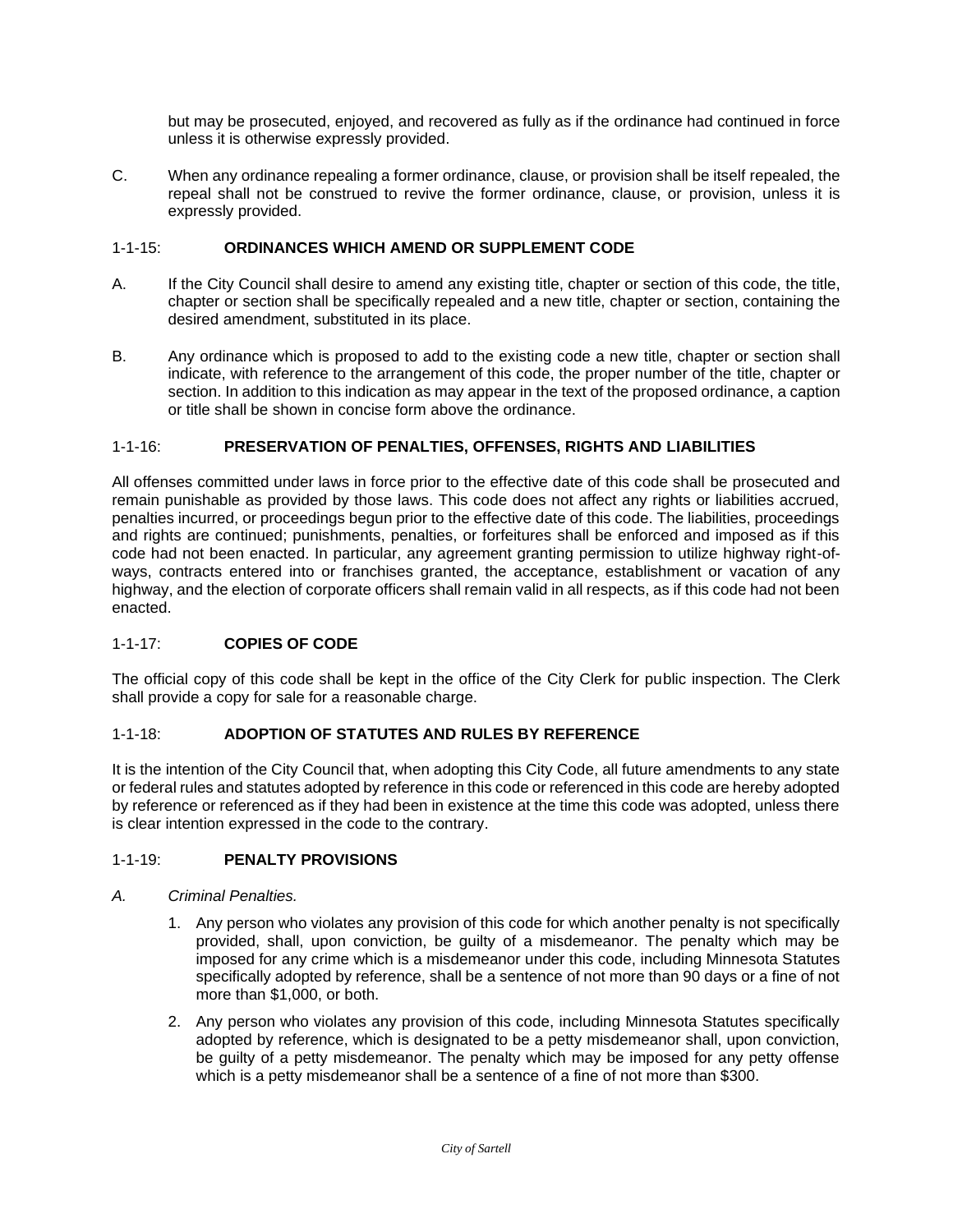- 3. The failure of any officer or employee of the city to perform any official duty imposed by this code shall not subject the officer or employee to the penalty imposed for a violation.
- *B. Administrative Penalties.*
	- 1. *Purpose.* The City Council seeks to offer an alternative method of enforcement for City Code violations rather than relying on the criminal court system. The formal criminal prosecution process does not provide an environment to adequately address the unique and sensitive issues that are involved in City Code violations, including, but not limited to neighborhood concerns, livability issues, and economic impact, physical limitations of the offenders and the stigma and unintended consequences of being charged with or convicted of a misdemeanor offense. In addition, the court system is a slow, overburdened and methodical process that is not conducive to dealing with the violations in a prompt and timely manner. Finally, the penalties afforded the criminal court system are restricted to fines or physical confinement, which are not effective solutions to address City Code violations.

In order to provide more flexibility in addressing City Code violations on an individualized basis that will be more efficient and effective, the City Council finds that an alternative enforcement process is necessary. Therefore, to protect the health, safety and welfare of the citizens of Sartell, it is the City Council's intent to create a process for the use and imposition of administrative civil penalties that will provide the public and the City of Sartell with a more effective method for addressing City Code violations.

2. *Alternative Methods of Enforcement.* A violation of the City Code is a misdemeanor pursuant to City Code; however, this subsection seeks to gain compliance with the City Code prior to the commencement of any formal civil or criminal court action. The administrative civil penalties proceedings are in addition to any other legal or equitable remedy available to the City for City Code violations. The City may, in its, discretion, choose not to issue an administrative citation and may initiate criminal charges instead.

City Code Violations. A violation of the following provisions of the City Code, or successor ordinances, shall be an administrative offense that may be subject to the administrative hearing process below. Ordinance violations are categorized as property violations, non-property violations or parking violations.

Property Violations.

- i. Title 3: Business and License Regulations
- ii. Title 4: Public Health and Safety & Nuisances
- iii. Title 4: Rental Dwelling License
- iv. Title 5: Police Regulations
- v. Title 7: Public Ways and Property
- vi. Title 8: Water and Sewer
- vii. Title 9: Fire Code
- viii. Title 9: Building Code
- ix. Title 10: Zoning Code
- x. Title 11: Subdivision Code

Parking violations include any violations of Title 6 of the Code of Ordinances and Minnesota Statute Section 169.999.

Non-Property Violations. Non-Property Violations include all other code violations not specifically designated as Property or Parking Violations.

- *3. Authority to Issue Notice of Violation and Administrative Citations.*
	- a. *Property Violations*. Upon the reasonable belief that a property related administrative offense detailed in subsection 2 (Alternative Methods of Enforcement) above has occurred, the City employee designated in this section shall serve on the violator a Notice of Violation in person or by mail. The Notice of Violation shall state the date and location of the violation and nature of the offense; the corrective action required; the compliance date; the name of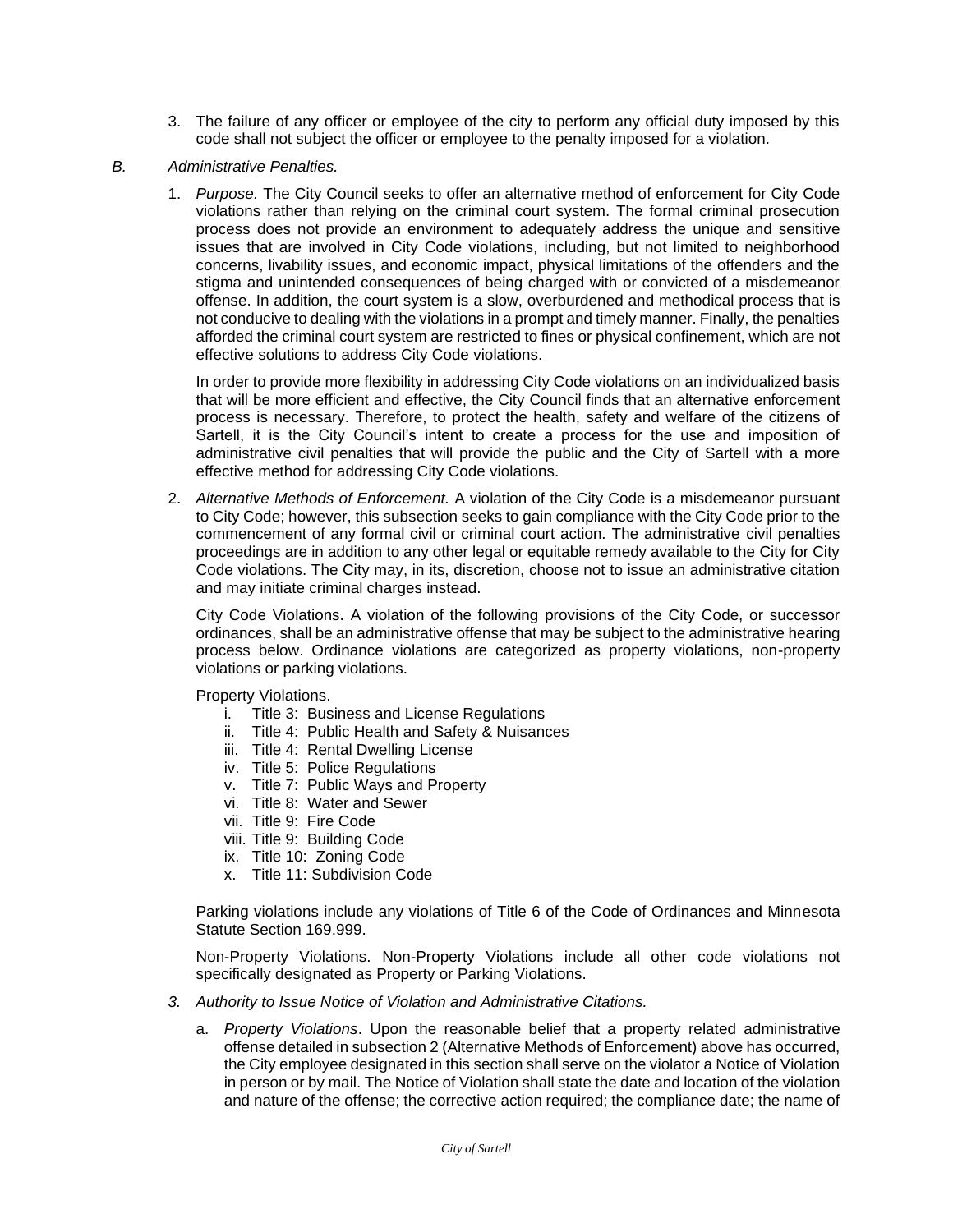the official issuing the Notice of Violation; the date it was issued and a statement that if not corrected, an administrative citation may be issued. If compliance is not achieved by virtue of the Notice of Violation, the official is authorized to issue an administrative citation. An administrative citation shall be presented in person or by mail to the person responsible for the violation. The citation shall state the date and location of the violation and nature of the offense; the name of the official issuing the citation; the amount of the scheduled civil fine and the payment due date; and the manner for paying the fine or appealing the citation by requesting a hearing.

The following City employees and agents are authorized to issue Notices of Violation and administrative citations for property violations of the City Code:

- i. All licensed peace officers, police reserves, or community service officers of the Sartell Police Department;
- ii. Community Development Department employees, including but not limited to the Planning and Community Development Director, City Planner, Building Official, Building Inspector, and Fire Marshal; and
- iii. Public Works Director or Public Works Supervisors.
- iv. Any designee of the above listed employees and agents.
- b. *Parking Violations*. Upon reasonable belief that a parking violation has occurred, a parking ticket will be issued immediately without requiring a Notice of Violation.
	- i. It will be the duty of the police officers, community service officers, reserve officers and/or Fire Marshal of the City to report the following information to the Sartell Police Department:
		- (1) The location of the vehicle occupying the parking space which is in violation of a provision of this ordinance.
		- (2) The license number of the vehicle.
		- (3) The date and hour at which the violation was found to exist.
		- (4) The nature of the violation.
		- (5) Any other necessary facts relating to the violation.
	- ii. *Ticket*. The issuing authority will attach to a vehicle referred to in this subsection a notice to the owner or operator that the vehicle has been parked in violation of the provisions of the City Code and directing the owner or operator to make payment as required by this subsection.
	- iii. A violator may request a parking hearing. The parking hearing will be conducted by the City Attorney's Office. Notice of the date, time and location of the parking hearing will be provided to the violator. The City Attorney's Office shall have the authority to:
		- (1) mediate and enforce a settlement of the dispute;
		- (2) determine whether a violation occurred;
		- (3) reduce, stay, or waive a scheduled fine either unconditionally or upon compliance with appropriate conditions.

If the dispute is not resolved through the parking hearing, then the matter may be scheduled for an administrative hearing.

c. *Non-Property Offenses*. Upon the reasonable belief that a non-property related administrative offense detailed in Section 2 (Alternative Methods of Enforcement) above has occurred, the City employee designated in this section shall serve on the violator a Notice of Violation in person or by mail. The Notice of Violation shall state the date and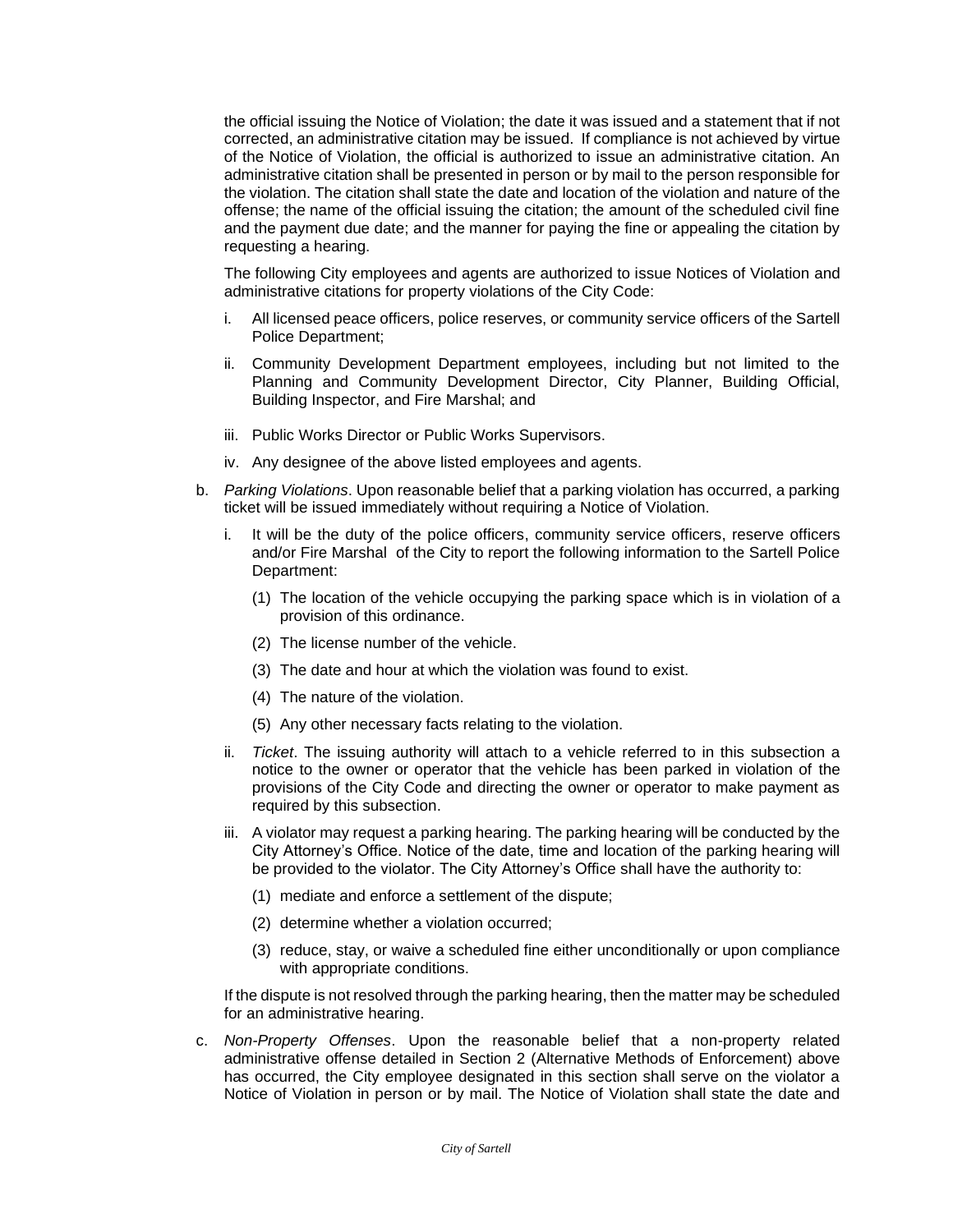location of the violation and nature of the offense; the corrective action required; the compliance date; the name of the official issuing the Notice of Violation; the date it was issued and a statement that if not corrected an administrative citation may be issued. If compliance is not achieved by virtue of the Notice of Violation, the official is authorized to issue an administrative citation. An administrative citation shall be presented in person or by mail to the violator. The citation shall state the date and location of the violation and nature of the offense; the name of the official issuing the citation; the amount of the scheduled civil fine and the payment due date; and the manner for paying the fine or appealing the citation by requesting an administrative hearing.

- d. *Exceptions to Issuance of Notice of Violation*. For violations of any of the following sections, the City shall not be required to issue a Notice of Violation and may proceed directly to issuance of an administrative citation.
	- i. License Violation. For any license violations, including not having a license.
	- ii. Traffic or Parking Violations. For traffic, load limit or parking violations issued under Title 6 and Title 4.
	- iii. Animal Violations. For any violation of Title 5, Running at Large or Dangerous Dogs.
	- iv. Noise Violations. For any noise violation of Title 5 or Title 4.
	- v. Fire Pit Violations. For violation of Code section 4-2-2.
	- vi. Offenses committed within publically owned property.
- 4. *Civil Fines*. The administrative offenses detailed in Section 2 (Alternative Methods of Enforcement) above may be subject to a civil fine. The amount of a civil fine may not exceed the amount of the maximum fine allowed if the ordinance violation had been prosecuted as a misdemeanor. Civil Fines may not be imposed for ordinance violations that prohibit the same conduct that is classified as a crime of petty misdemeanor in Minnesota statutes, Chapters 168, 168A, 169, 169A, 170, 171, and 609.
	- a. *Schedule of Civil Fines*. The City shall by Resolution adopt a schedule of civil fines for administrative offenses for which a citation may be issued. City employees authorized to issue administrative citations shall adhere to this schedule of fines.
	- b. *Payment of Civil Fine; Request for Administrative Hearing*. The violator shall either pay the scheduled civil fine within 30 days or request a hearing within 10 days after issuance of the administrative citation. During that period, only the City Attorney or an Assistant City Attorney has authority to dismiss the citation and/or waive the scheduled civil fine. Upon payment of the fine, the right to appeal is waived. Any request for an administrative hearing shall be in writing submitted on the form provided by the City along with the citation or upon request and shall state the basis for the appeal request.
	- c. *Fee for Late Payment of Civil Fine*.
		- i. A late payment fee shall be imposed for property and non-property related violations if the violator fails to pay the civil fine within 30 days after issuance of the administrative citation (and fails to timely request a hearing pursuant to this Section). Such late payment fee will be in an amount equal to the original fee, but not less than the original fine plus late payment fee combined totaling \$100. Example: If original fine is \$100, then late payment fee will be \$100; if original fine is \$25, late payment fee will be \$75.
		- ii. If a civil fine is not paid within the time specified and no request for a hearing is timely received, the nonpayment of the civil fine shall constitute a personal obligation of the violator. A personal obligation may be collected by the City by any appropriate legal means. Unpaid fines that are referred to collections will be assessed a collection fee in addition to the late fee as designated by the City Council. If the fine was imposed for a property-related violation, the City may assess the applicable property pursuant to Assessment Section below.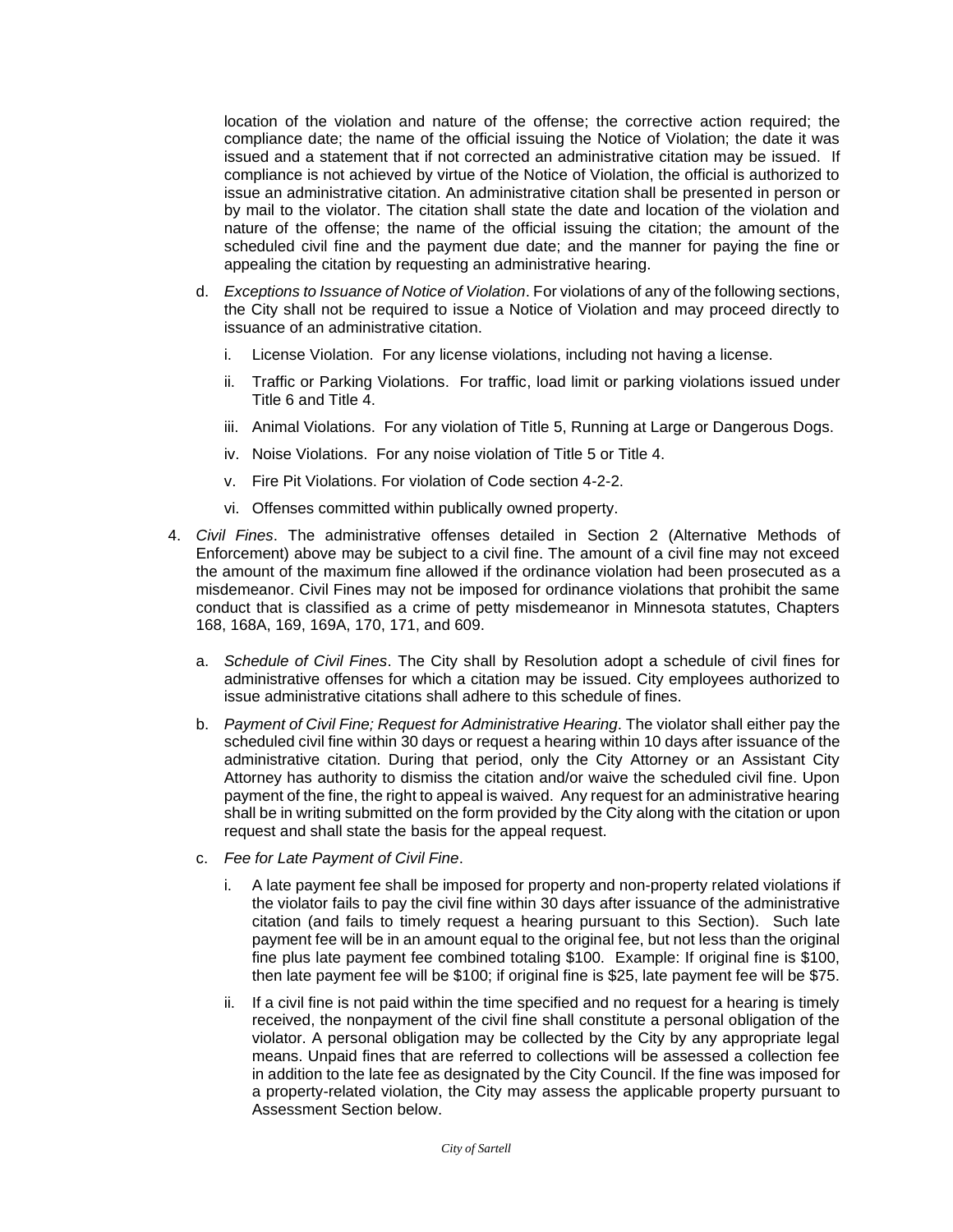- *5. Administrative Hearing Procedures.*
	- a. *Scheduling the Hearing*. After the receipt of the written request to appeal the administrative citation, the City shall schedule a hearing before an independent hearing officer, which will be held within 60 days, unless otherwise agreed to in writing by the parties. The City Attorney's Office shall notify the violator of the date, time and location of the hearing at least ten days in advance of the scheduled hearing, unless a shorter time is accepted by all parties. Notice of the hearing shall be served in person or by mail.
	- b. *Prepayment of Cost of Hearing*. An administrative hearing fee of \$75 shall be payable to the City at the time of the request for a hearing. However, in no event will the amount of the administrative fee exceed the total amount of the civil fine. A request for hearing is not valid until the administrative hearing fee is paid. The City Attorney has authority to reduce the requesting person's share of the costs where the person can demonstrate the person is indigent by clear and convincing evidence. Proof of being indigent can be demonstrated by the person's receipt of means tested governmental benefits or a demonstrated lack of assets or current income. Such proof shall be presented to the City Attorney's Office for determination of the amount of the prepayment in advance of the hearing. In all cases where the person requesting an administrative hearing is unable to attend and fails to request a continuance of the hearing at least 48 hours in advance of the hearing, all costs incurred by the City attributable to the requested hearing shall be charged to the requesting party and deducted from any prepayment made. The administrative hearing fee shall be refunded if the administrative hearing officer determines that no violation occurred. In the event that the hearing officer determines that a violation occurred then the administrative hearing fee will be applied toward any civil fine imposed.
	- c. *Pre-Hearing Conference for Property and Non-property Violations.* After a violator has made a request for an administrative hearing, the City Attorney's office may conduct a prehearing conference with the violator. The pre-hearing conference will be conducted by the City Attorney's office and may be conducted in person, by phone, by electronic communication or by U.S. Mail. If the violator chooses not to participate in the pre-hearing conference, such action will not constitute a waiver of the requested administrative hearing. If the dispute is not resolved through the pre-hearing conference, then the matter will proceed to an administrative hearing.
		- i. *Authority.* The City Attorney's Office shall have the authority to do any of the following, or a combination thereof:
			- *(1)* Mediate and enforce a settlement of the dispute;
			- *(2)* Determine whether a violation occurred;
			- *(3)* Reduce, stay or waive a scheduled fine either unconditionally or upon compliance with appropriate conditions;
			- *(4)* Waive all or part of the administrative hearing application fee;
			- *(5)* Dismiss the administrative citation.
	- d. *Independent Hearing Officer*. The City Attorney shall periodically approve a list of lawyers, from which the City Attorney shall randomly select a hearing officer to hear a matter for which a hearing is requested. The person requesting a hearing shall have the right to request, no later than five days before the date of the hearing, that the assigned hearing officer be removed from the case. One such request for each case will be granted automatically by the City Attorney. The hearing officer is not a judicial officer, but is a public officer as defined by Minnesota Statutes, Section 609.415. The hearing officer shall not be a current or former City employee.
	- e. *Conduct of the Administrative Citation Hearing*. At the hearing, both parties may be represented by Counsel, shall have the opportunity to present testimony, shall be able to call and question witnesses and introduce any exhibits; however, strict rules of evidence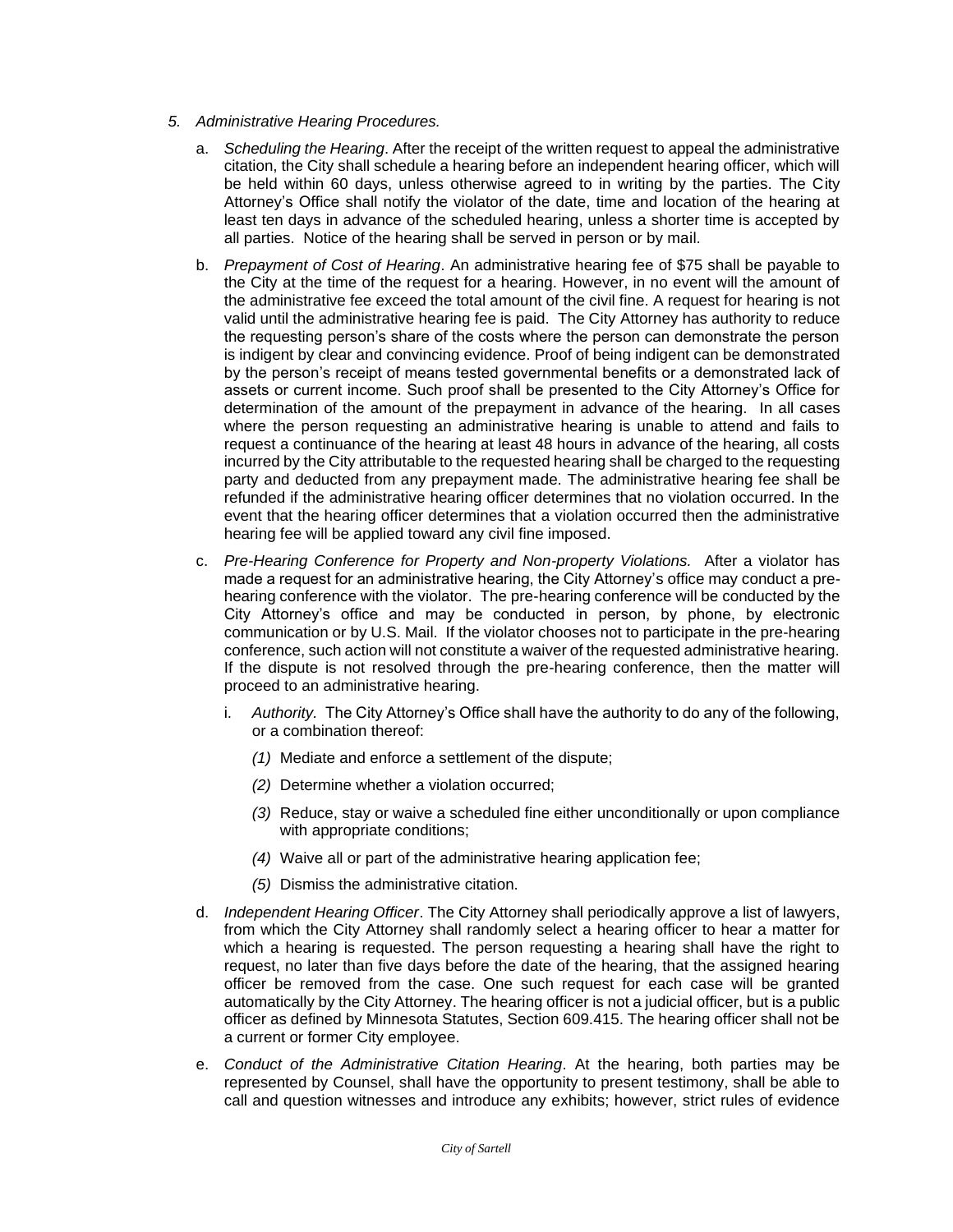shall not apply. The hearing officer shall receive and give weight to the evidence, including hearsay evidence which possesses probative value commonly accepted by reasonable and prudent people. The hearing shall be recorded and a full record of the proceedings shall be maintained by the City according to its data retention schedule.

- f. *Authority of the Hearing Officer*. The independent hearing officer has the authority to do any of the following, or a combination thereof:
	- i. Make a finding that a violation has occurred.
	- ii. Reduce, stay, or waive a scheduled administrative civil penalty either unconditionally or upon compliance with reasonable conditions.
	- iii. Require compliance with the City Code within a specified timeframe.
	- iv. Make a finding that no violation has occurred and dismiss the administrative citation.
- g. *Imposition of Civil Fine by Hearing Officer*. When imposing a fine for a violation, the hearing officer may consider any or all of the following factors but in no case shall the fine exceed \$1,000.00
	- i. the duration of the violation;
	- ii. the frequency or reoccurrence of the violation;
	- iii. the seriousness of the violation;
	- iv. the history of the violation;
	- v. the violator's conduct after issuance of the notice of hearing;
	- vi. the good faith effort by the violator to comply;
	- vii. the economic impact of the fine on the violator;
	- viii. the impact of the violation upon the community;
	- ix. prior record of City Code violations; or
	- x. any other factors appropriate to a just result.
- h. *Fines for Continuing Violations*. The hearing officer may exercise discretion to impose a fine for more than one day of a continuing violation but only upon a finding that:
	- i. the violation caused a serious threat of harm to the public health, safety, or welfare; or
	- ii. the accused intentionally and unreasonably refused to comply with the code requirement. The hearing officer's decision and supporting reasons for continuing violations must be in writing.
- i. *Decision and Order.* The decision of the hearing officer shall be in writing and contain findings of fact and conclusions of law. The written report shall be served on the parties by mail within 20 days of the last date of the hearing unless otherwise agreed to by the parties. Any administrative civil penalty that the independent hearing officer imposes must be paid to the City within the timeframe established in the order. If no date is specified, it must be paid within 30 calendar days of the hearing officer's order. If the administrative civil penalty is not paid, the City may pursue all legal collection means available.

The decision of the hearing officer shall be final without any further right of administrative appeal.

j. *Failure to Appear*. Failure to appear at the hearing shall result in a default judgment against the party who fails to appear. IF the owner fails to appear, the administrative citation shall be sustained. If the City fails to appear, the administrative citation shall be dismissed.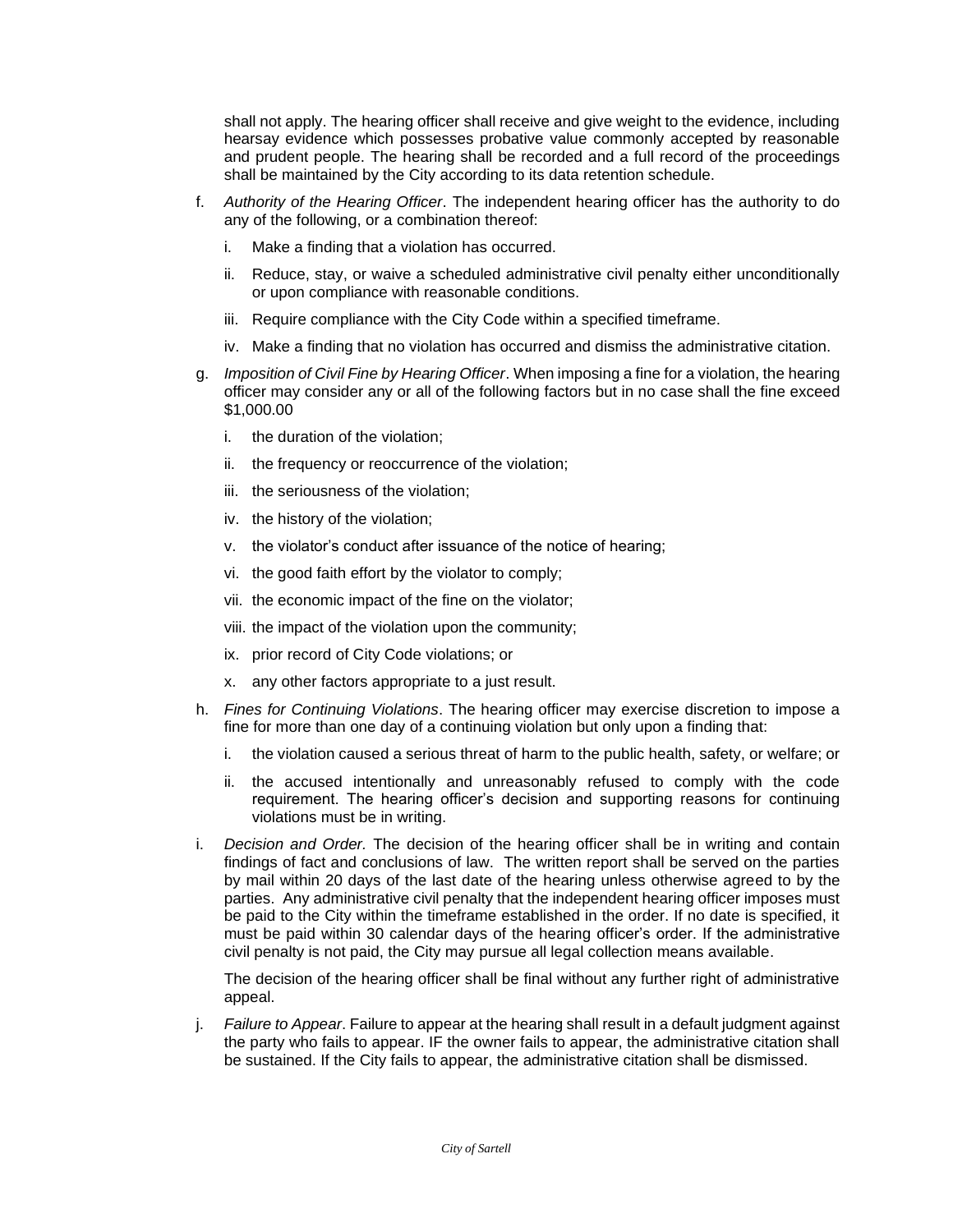- k. *Judicial Review*. An aggrieved party may obtain judicial review of the decision of the hearing officer by petitioning the Minnesota Court of Appeals for a writ of certiorari pursuant to Minnesota Statute Section 606.01.
- *6. Assessment of Civil Fines for Property-Related Violations.*
	- a. *Civil Fines Subject to Assessment*. Unpaid civil fines imposed for property-related violations may be assessed against:
		- i. property which was the subject matter or related to the subject matter of the civil fine; or
		- ii. property which was the location of an activity, proposed use, delivery of city services or other circumstances which resulted in the civil fine.
	- b. *Prior Voluntary Payment*. Prior to any assessment for unpaid fines, the City Administrator or the City Administrator's designee shall seek voluntary payment of the fines by notifying the owner of the property in writing of the fine imposed.
	- c. *Assessment Procedure*. The unpaid civil fine and late fees, including the administrative charge due under subdivision (d) of this Section, together with interest thereon at the maximum lawful rate permitted under Minnesota Statutes, Chapter 429, against said lot or parcel of land, together with a description of the premises and the name of the supposed owner, shall be certified to the County Auditor and shall be collected in the same manner as taxes and/or special assessments against the premises. The charge shall be a perpetual lien on the premises until paid. Prior to the certification to the County Auditor, the owner shall be given written notice of the proposed assessment and be provided an opportunity to be heard before the City Council.
	- d. *Certification Fee*. A \$50.00 charge will be added to all accounts certified to the County Auditor's office for collection. This fee is to be considered separate and distinct from any penalty or interest that may be charged by the County as a result of the certification.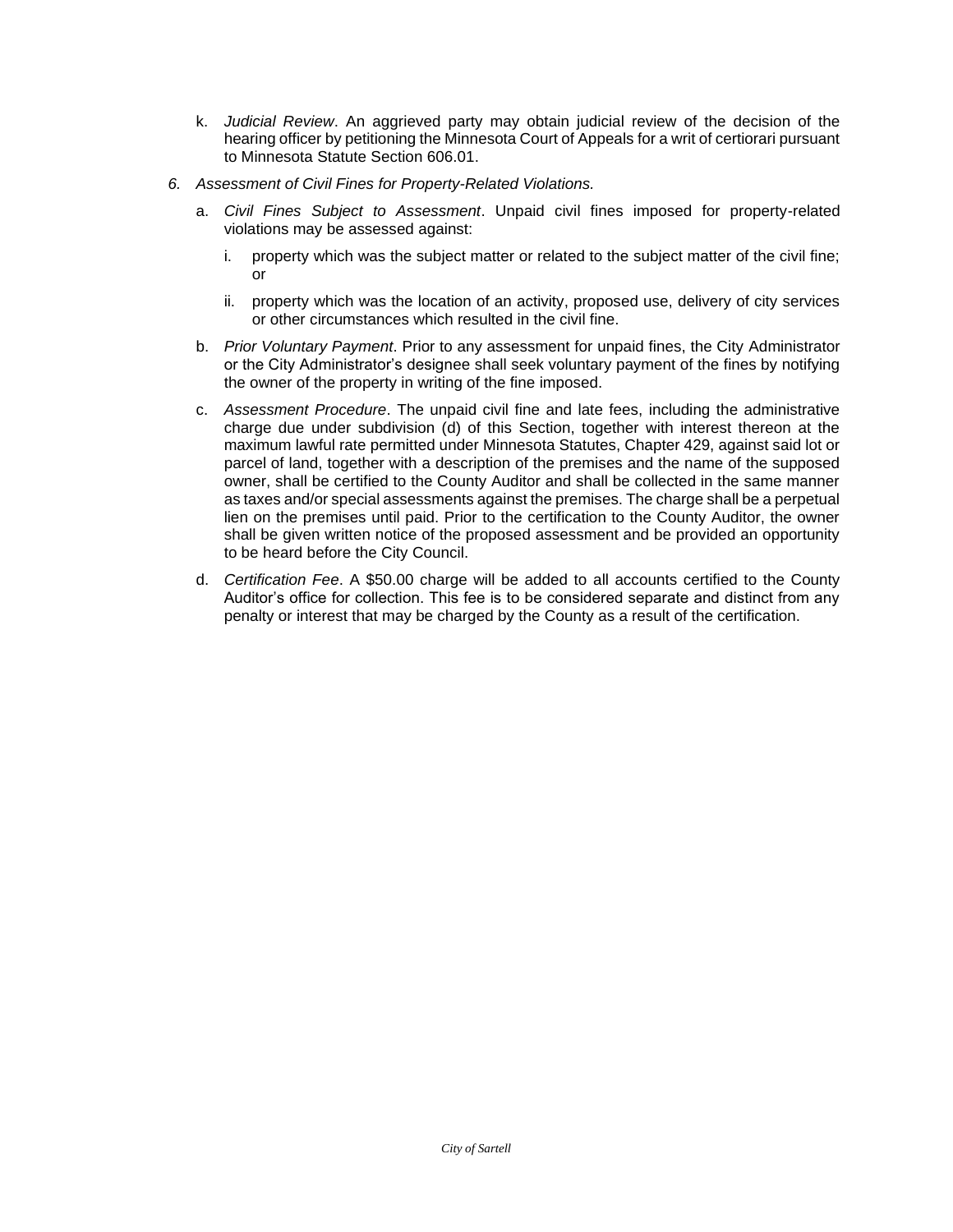## **MAYOR AND COUNCIL**

#### SECTION:

- 1-2-1: Composition and Terms
- 1-2-2: Council Meetings
- 1-2-3: Presiding Officer<br>1-2-4: Voting
- Voting
- 1-2-5: Ordinances and Resolutions
- 1-2-6: Suspension or Amendment of Rules
- 1-2-7: Compensation of Mayor and Council Members
- 1-2-8: Compensation of Officers and Employees
- 1-2-9: Quorum for Conducting Business
- 1-2-10: Workers' Compensation

#### 1-2-1: **COMPOSITION AND TERMS**

A. There are four (4) Council members and one (1) Mayor who shall be called the Council. The terms for the Council shall be four (4) year overlapping terms. The elections shall be held on general election day every other year.

### 1-2-2: **COUNCIL MEETINGS**

- A. *Regular Meetings.* Regular meetings of the Council shall be held at least once each month, at a date and time as established by the Council. Any regular meeting falling upon a holiday shall be held on the next following business day at the same time, unless otherwise specified. All meetings, including special and adjourned meetings, shall be held in the city hall unless otherwise specified.
- B. *Special Meetings.* The Mayor or any two members of the Council may call a special meeting of the Council upon notice as required by Minnesota Statutes Section 412.191, as it may be amended from time to time.
- C. *Emergency Meetings.* Notice of emergency meetings shall be given as required by M.S. Section 471.705, Subd. 1c(c), as it may be amended from time to time.
- D. *Initial Meeting.* At the first regular Council meeting in January of each year, the Council shall:
	- 1. Designate the depositories of city funds;
	- 2. Designate the official newspaper;
	- 3. Appoint an Acting Mayor, who shall perform the duties of the Mayor during the disability or absence of the Mayor from the city or, in case of a vacancy in the office of Mayor, until a successor has been appointed and qualifies; and,
	- 4. Appoint members of departments, boards, commissions and committees as the Council deems necessary.

# 1-2-3: **PRESIDING OFFICER**

A. *Who Presides.* The Mayor shall preside at all meetings of the Council. In the absence of the Mayor, the Acting Mayor shall preside. In the absence of both, the City Administrator shall call the meeting to order and shall preside until the Council members present at the meeting choose one of their number to act temporarily as presiding officer.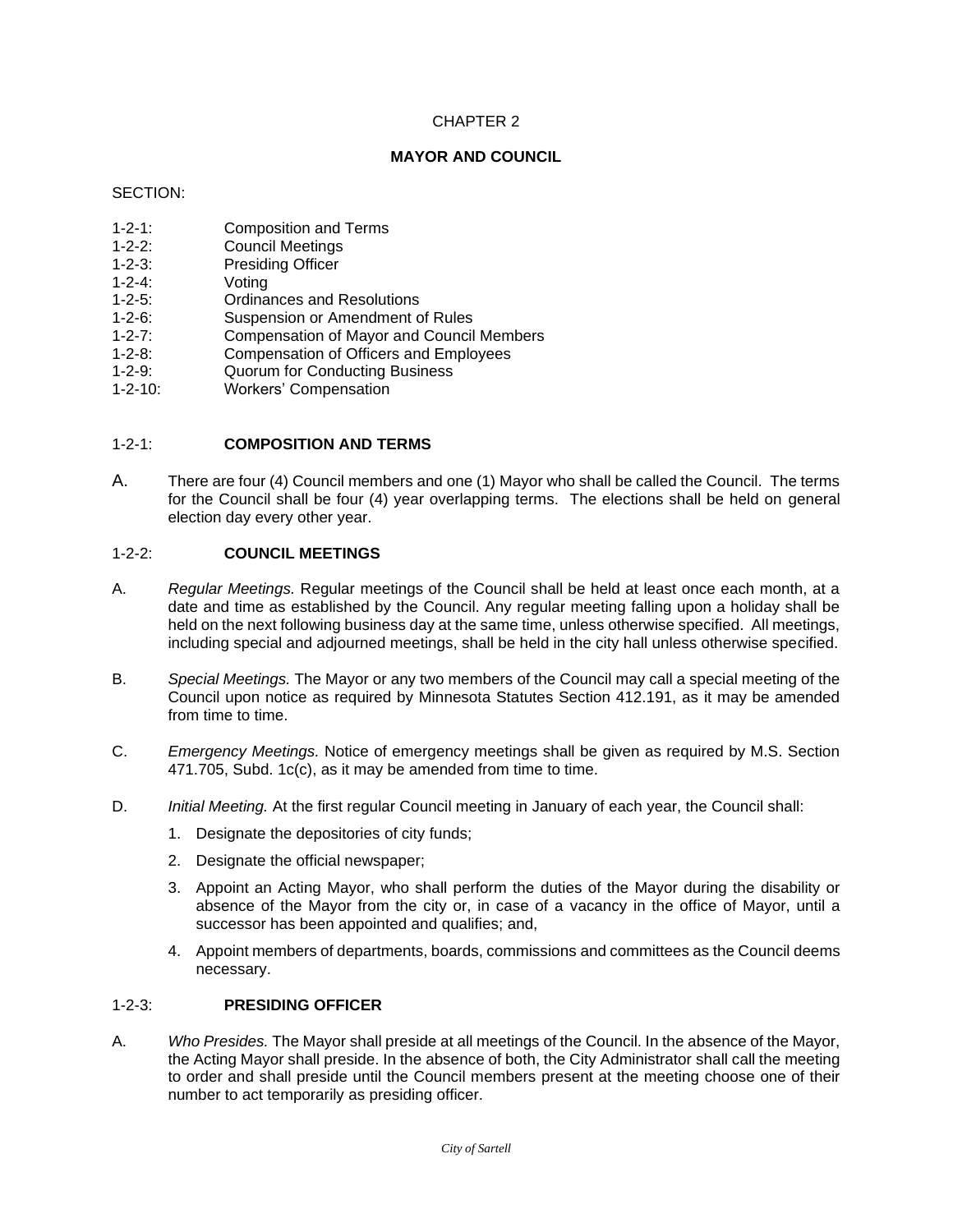- B. *Procedure.* The presiding officer shall preserve order, enforce any rules of procedure adopted by the Council, and determine without debate, subject to the final decision of the Council on appeal, all questions of procedure and order.
- C. *Appeal Procedure.* Any member may appeal to the Council a ruling of the presiding officer. If the appeal is seconded, the member may speak once solely on the question involved and the presiding officer may explain the ruling, but no other Council member shall participate in the discussion. The appeal shall be sustained if it is approved by a majority of the members present, including the presiding officer.

# 1-2-4: **VOTING**

The votes of the Council members on any question may be taken in any manner which signifies the intention of the individual members, and the votes of the Council members on any action taken shall be recorded in the minutes.

# 1-2-5: **ORDINANCES AND RESOLUTIONS**

- A. *Signing and Publication Proof.* Every ordinance and resolution passed by the Council shall be signed by the Mayor and attested by the City Clerk. Every resolution passed by the Council shall be signed by the Mayor and/or City Clerk. Signed ordinances and resolutions shall be filed by the City Clerk in the ordinance and resolution book. Proof of publication of every ordinance shall be attached and filed with the ordinance.
- B. *Repeals and Amendments.* Every ordinance or resolution repealing a previous ordinance or resolution or a section or subdivision thereof shall give the number, if any, and the title of the ordinance or code number of the ordinance or resolution to be repealed in whole or in part. Each ordinance or resolution amending an existing ordinance or resolution or part thereof shall set forth in full each amended section or subdivision as it will read with the amendment.

# 1-2-6: **SUSPENSION OR AMENDMENT OF RULES**

These rules may be suspended only by a two-thirds vote of the members present and voting.

# 1-2-7: **COMPENSATION OF MAYOR AND COUNCIL MEMBERS**

The compensation of the Mayor and the compensation of each Council member shall be established from time to time by Council ordinance pursuant to M.S. Section 415.11, as it may be amended from time to time. The compensation established by the ordinance shall not take effect until after the next city election after the ordinance was adopted and published. Effective as of January 1, 2011, the salary of the Mayor is \$625 per month and the salary of each Council member is \$433.33 per month. Effective January 1, 2023, Council and Mayor compensation will increase by the annual budgeted cost of living increase that all City employees receive, pursuant to the City's Personnel Policy.

# 1-2-8: **COMPENSATION OF OFFICERS AND EMPLOYEES**

Officers and employees of the city shall be compensated at a rate as established from time to time by the Council and Personnel Policy.

# 1-2-9: **QUORUM FOR CONDUCTING BUSINESS**

A. A quorum shall consist of a majority of the entire Council, including the Mayor. A quorum shall be necessary to transact the business of the Council. Meetings may be conducted by interactive television in accordance with the requirements for such meetings in Minnesota Statutes.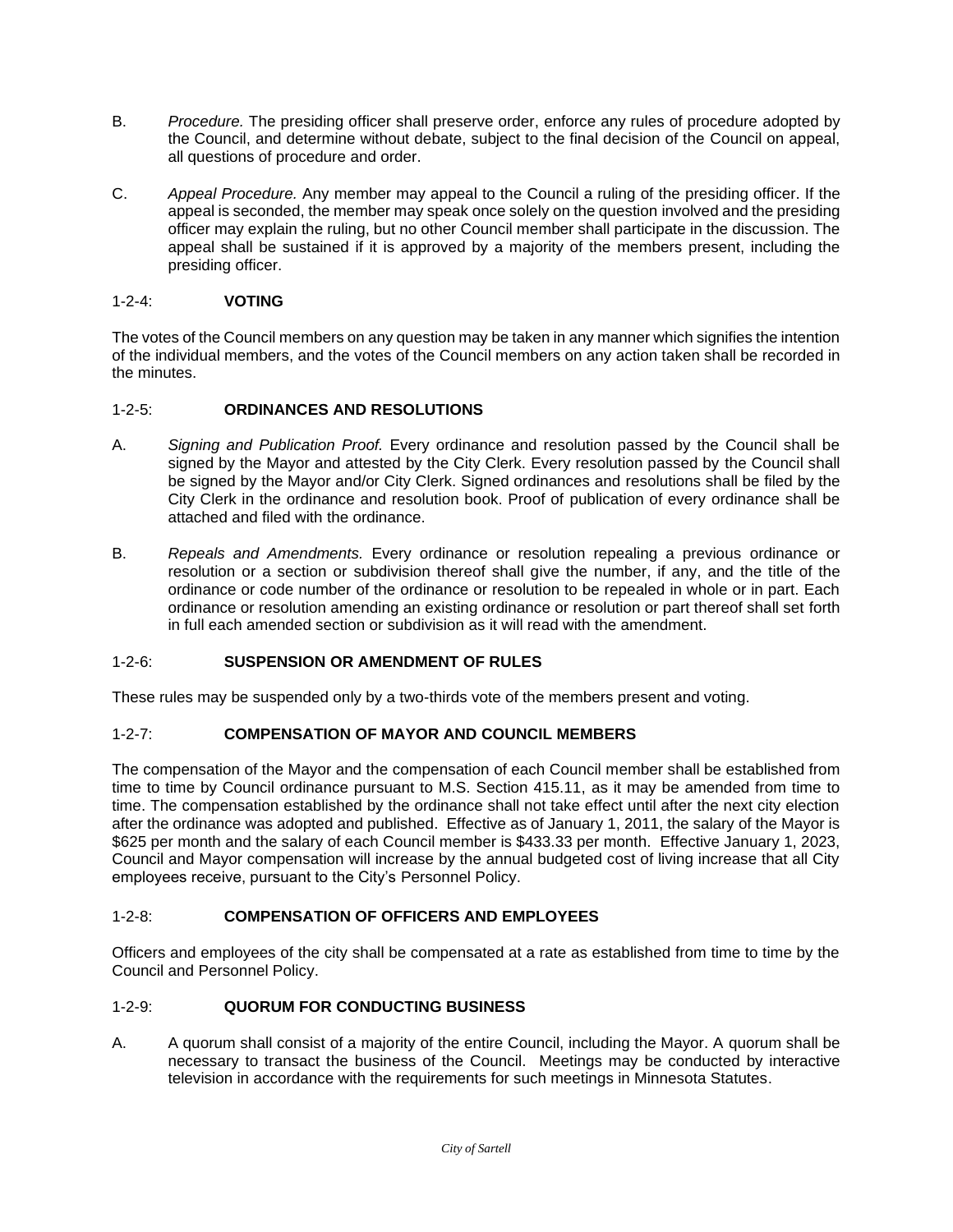B. If no quorum is present, the Council shall not thereby stand adjourned, but the members present shall adjourn or recess the Council by a majority vote.

# 1-2-10: **WORKERS COMPENSATION**

Pursuant to Minnesota Statutes Section 176.01. Subdivision 9, Clause 6, elected officials and members of the following boards, commissions and committees are included in the coverage of the Workers' Compensation Act: City Council, Economic Development Authority, Housing and Redevelopment Authority, Economic Development Commission, Convention & Visitor's Bureau Advisory Board, and Planning Commission.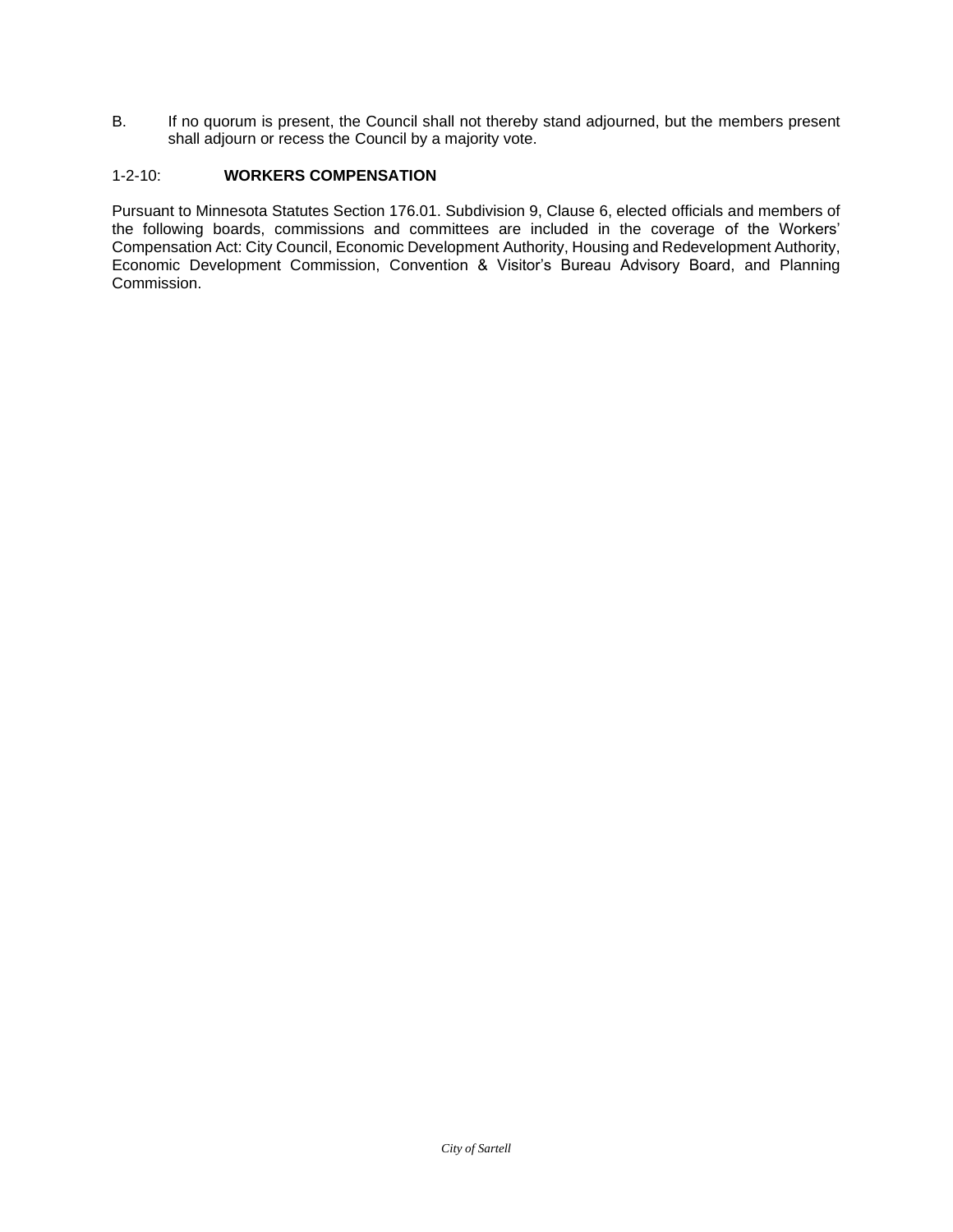#### **FINES, FEES AND CHARGES**

#### SECTION:

| $1 - 3 - 1$ : | Schedule of Civil Fines        |
|---------------|--------------------------------|
| $1 - 3 - 2:$  | <b>Others Fees and Charges</b> |

#### **1-3-1: SCHEDULE OF CIVIL FINES**

The City is authorized to issue administrative civil citations for violations of the City Code. The City Council has adopted a schedule for administrative civil citations establishing penalties for such violations and the same may be amended from time to time, in the Council's discretion, by Resolution.

Repeat Violations within 24 Months: The fine for a second and/or subsequent violation of the same type by the same violator is subject to a fine that is double the amount of the scheduled fine for the previous violation up to a maximum of \$1000.00.

## **1-3-2: OTHER FEES AND CHARGES**

The City is authorized to impose fees, rates and charges and the same may be amended from time to time, in the Council's discretion, by Resolution.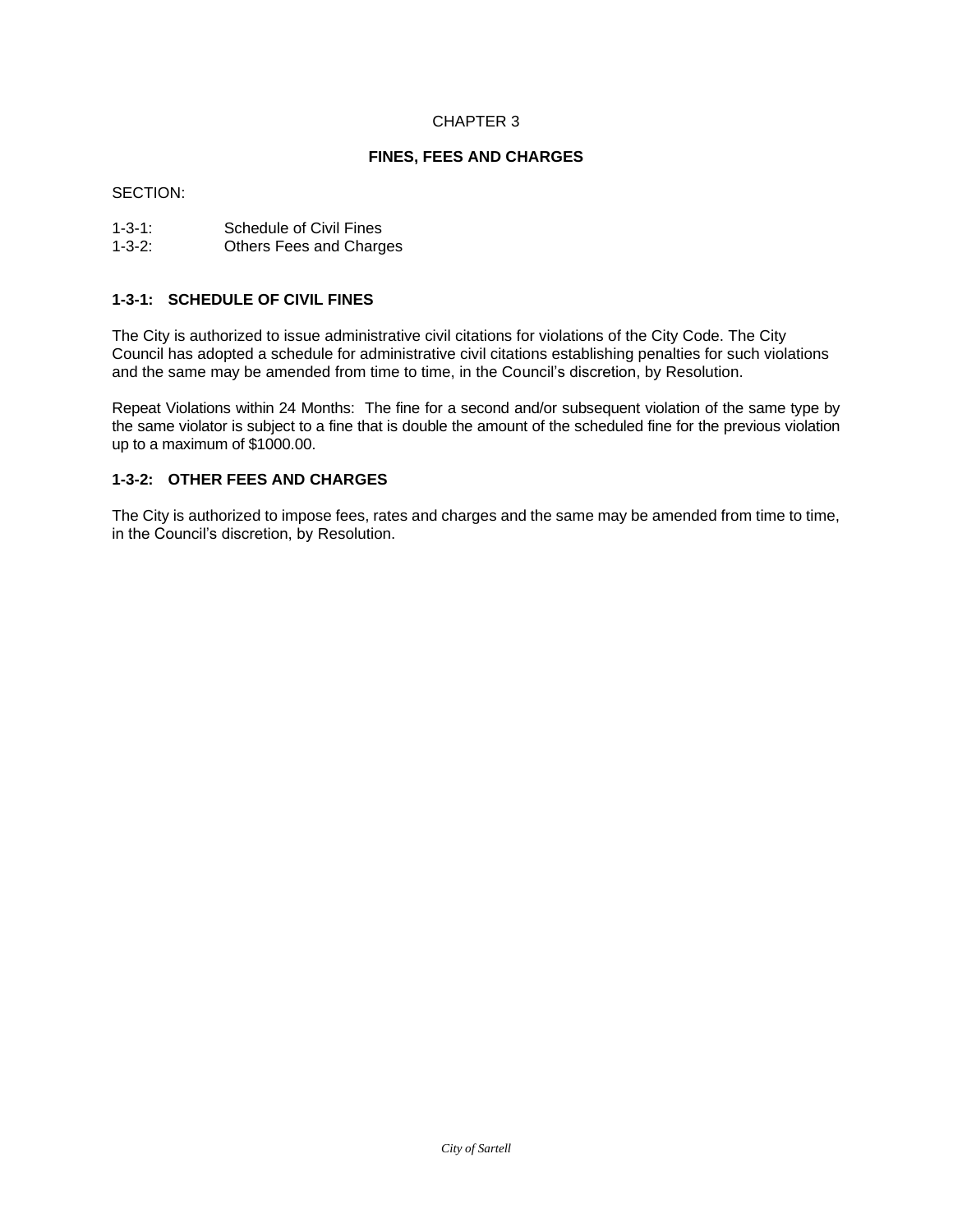# **EXCESSIVE USE OF PUBLIC SERVICES**

## SECTION:

| $1 - 4 - 1$ : | Purpose                      |
|---------------|------------------------------|
| $1 - 4 - 2$ : | Scope and Applicability      |
| $1 - 4 - 3$ : | Definitions                  |
| $1 - 4 - 4$   | Applicability and Exceptions |
| $1 - 4 - 5$ : | Waiver                       |
| $1 - 4 - 6$ : | Legal Remedy Non-Exclusive   |

**1-4-1. PURPOSE.** The City Council recognizes that the City has limited staff and resources, and finds that repeated nuisance service responses present a burden to the community as they limit the availability of law enforcement and public safety protection services to other residents of the City. The purpose of this chapter is to protect the public safety, health, and welfare, and to prevent and abate repeated service responses, which prevent police or public safety services to other residents of the City. It is the City's intent to impose and collect from the Owner, Occupant, Responsible Party, or any combination thereof, of property to which City officials must repeatedly respond from any repeated nuisance event or activity that generates extraordinary costs to the City. The repeated nuisance service response fee is intended to cover that cost over and above the cost of providing normal law or code enforcement services and police protection City-wide.

**1-4-2. SCOPE AND APPLICABILITY**. This chapter applies to all owners, occupants and responsible parties of private property which is the subject or location of the repeat Nuisance service responses by the City. This chapter shall apply to any repeat Nuisance service responses as set forth herein made by City Personnel as hereinafter defined.

# **1-4-3. DEFINITIONS.**

- **A. Excessive Use of Public Services.** "Excessive Use of Public Services" means each response after three or more responses from a Public Officer in response to a claim of Nuisance where the responses occurred within a 24 month time period to the same Private Property. Public Services also include inspections conducted by Inspections personnel related to nuisance conditions maintained on the property.
- **B. Excessive Use of Public Services Fee.** "Excessive Use of Public Services Fee" shall mean the fee imposed upon the Responsible Party as result of Excessive Use of Public Services.

1. The Excessive Use of Public Services Fee shall be \$300 per occurrence.

2. An excessive Use of Public Services Fee imposed under this section will be subject to a 10% late penalty if delinquent.

**C. Nuisance.** "Nuisance" shall mean one or more of the following behavioral incidents occurring or committed at a specific property address:

1. Any activity, conduct, or condition deemed a violation under any provision of the following City Codes:

a. Public Nuisances Affecting Health and Safety under Title 4, Chapter 6

b. Animal Control provisions under Title 5, Chapter 2

c. Noise Related Nuisances under Title 4, Chapter 6 or Title 4, Chapter 9, Section 12.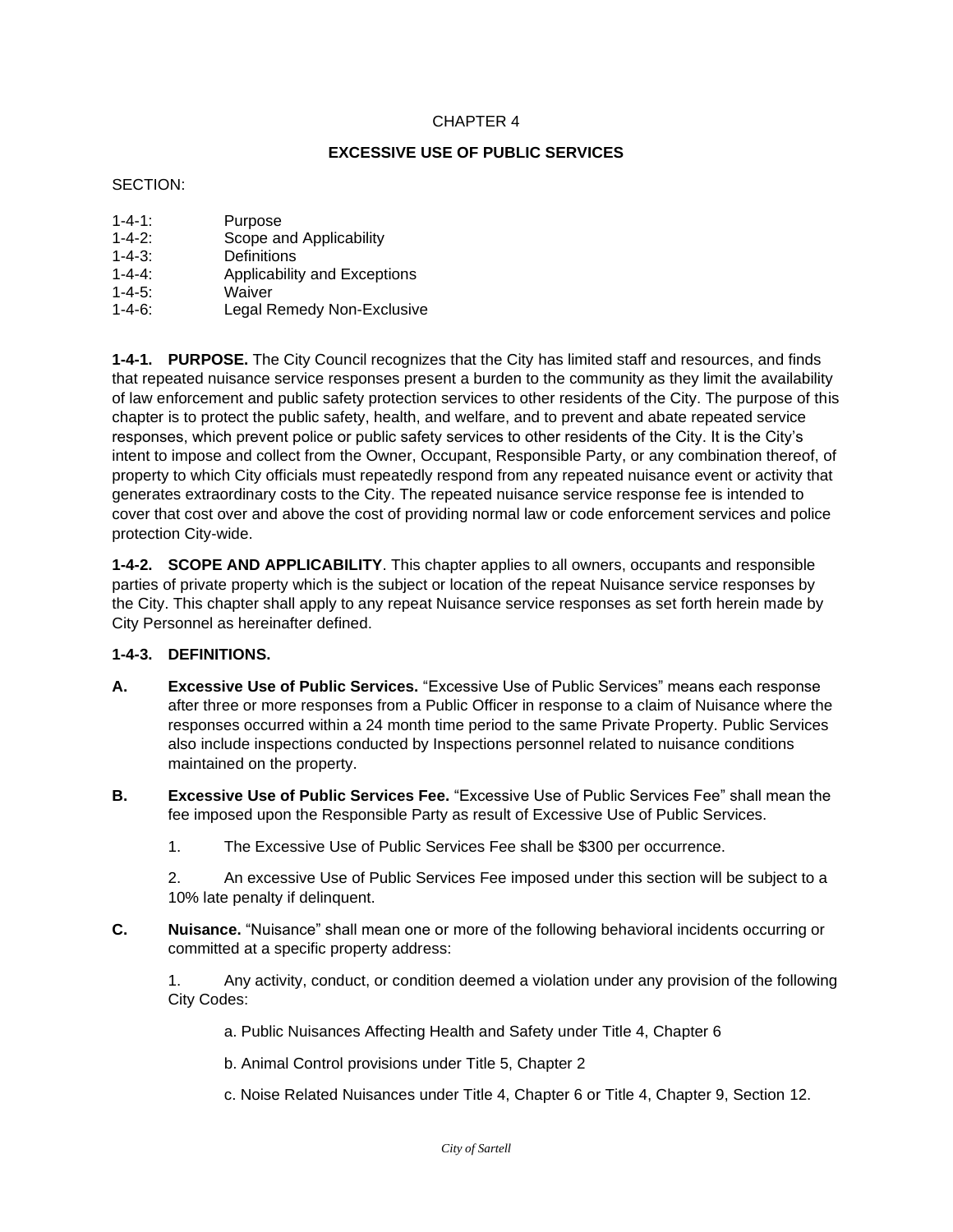- 2. Any activity, conduct, or condition constituting disorderly conduct under Minnesota Statute 609.72;
- 3. Any activity, conduct, or condition constituting disorderly house under Minnesota Statute 609.33;
- 4. Any activity, conduct, or condition constitution a violation of any Minnesota state law prohibiting or regulating prostitution, gambling, controlled substances, use of firearms;
- 5. Any activity, conduct, or condition constituting assault under Minnesota Statutes 609.221- .224.
- **D. Public Officer.** "Public Officer" shall mean a peace officer, fire marshal or inspector or other city personnel responding to a claim of Nuisance.
- **E. Public Service Responses.** "Public Service Responses" shall mean the Public Officer responding to a claim of Nuisance upon a Private Property.
- **F. Responsible Party.** "Responsible Party" shall mean the Owner or Occupant of private property where the Nuisance occurred, or the person responsible or involved in the Nuisance regardless of where the Nuisance occurred.
- **G. Owner.** "Owner" shall mean any person who, alone or jointly and severally with others, has legal title to any Private Property, with or without accompanying actual possession thereof; which shall include any known agent of owner, or any known person holding a contract for deed, being a mortgagee, vendee or vendor; or any other person who maintains or permits a Nuisance and is known to the city.
- **H. Occupant.** "Occupant" shall mean any known lessee or tenant of private property, any known agent of the lessee or tenant, or any other person having actual possession of the property.
- **I. Private Property.** "Private Property" shall mean any location, including a house, apartment unit, condominium, sleeping room, or other dwelling unit, whether occupied on a temporary or permanent basis, and whether owned, leased, rented or used with or without permission or compensation.

# **1-4-4. APPLICABILITY AND EXCEPTIONS.**

- **A. Applicability.** An Excessive Use of Public Services Fee shall be imposed for Excessive Use of Public Services upon an Owner, Occupant, and Responsible Party for Nuisance behavior on Private Property.
- **B. Exceptions.** The following shall not be considered Excessive Use of Public Services:
	- 1. A medically related emergency response other than medical-related emergencies that are violation of Minn. Statute 609.78.subd. 1(4).
	- 2. A call by a victim in response to circumstances involving domestic assault incident or order for protection violations.
	- 3. A call by a victim of Nuisance, except when continual calls are unfounded.
- **1-4-5. WAIVER.** At the discretion of the Police Chief or his/her designee, the Excessive Use of Public Services Fees may be waived against an owner or vendor of rental property, or property held contract for deed, who has commenced eviction proceedings against the tenant(s) or vendee(s) responsible for the Nuisance.

# **1-4-6. LEGAL REMEDY NON-EXCLUSIVE.**